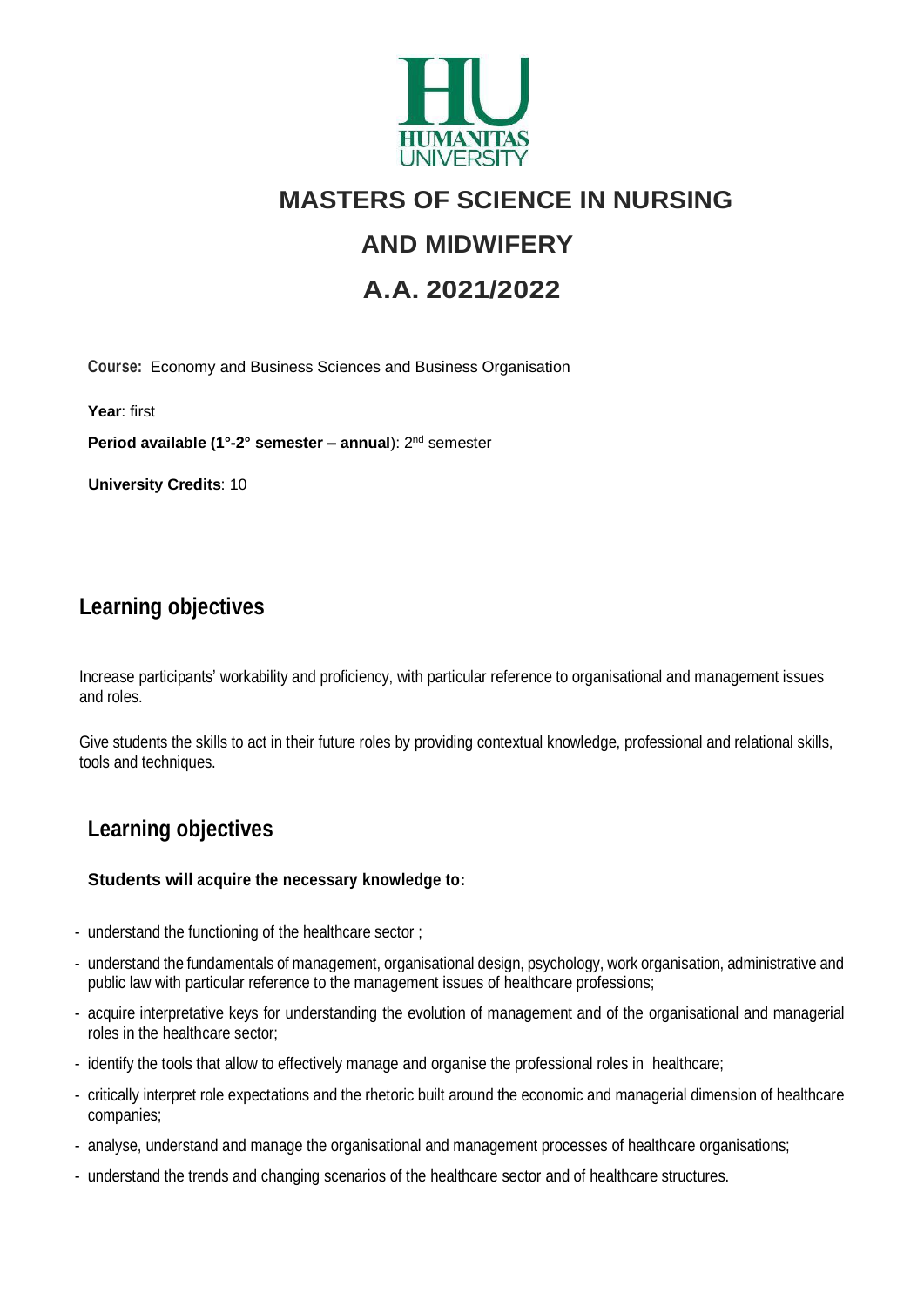

#### **Students will be able to apply their knowledge to:**

- Organisation design, work organisation and management of the working relationship with co-workers;
- Design and redesign work processes using process mapping and re-engineering techniques;
- Manage the interpersonal and psychological dynamics of collaborators;
- Build strategic plans, business plans and economic analyses applied to healthcare services;
- Manage projects and change processes.

### **Prerequisites**

Fundamentals and development of the nursing profession

# **Content**

The course revolves around the following professionalizing sectors:

- 1. Understanding the sector
- a. Structure and evolution of the Italian healthcare sector;
- b. The challenges of the "new normal": new paradigms, evolutionary trajectories, and new emerging roles in the healthcare professions;
- c. Clinical and managerial nursing in the processes of corporatization of public and private healthcare companies.
- 2. Managing the company
- a. Legislative frameworks;
- b. Organisation design;
- c. Planning (strategy) and programming (budget);
- d. Managing organisational development and change;
- e. Measuring and managing performance and outcomes;
- f. Costing and corporate finance.
- 3. Managing people
- a. Legislative frameworks;
- b. From professional authority to leadership;
- c. Planning the work;
- d. Motivating;
- e. Giving feedback;
- f. Duties, powers and responsibilities.
- 4. Managing the organisational "shop floor"
- a. Problem-solving techniques;
- b. Project management;
- c. Business modelling and planning;
- d. Process management (PDTA & care profiles);
- e. Operations management in healthcare.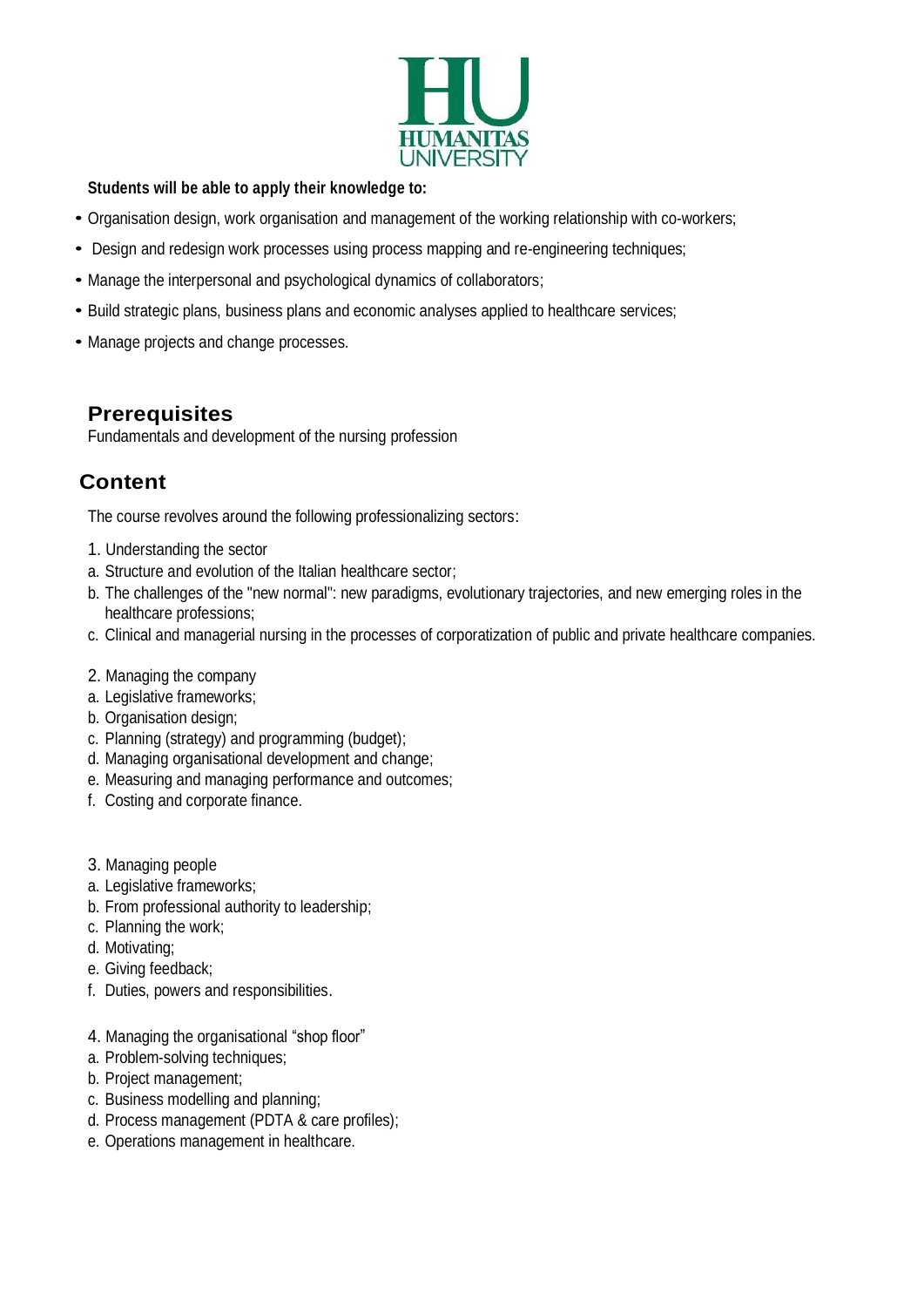

- 5. Understanding the context
- a. References and models for building a correct person-organisation relationship;
- b. Finding the "right" organisational posture;
- c. Presenting and relating effectively;
- d. Decision-making.

In addition to the above-mentioned content, the lecturers will explore, in their respective modules, transversal topics or focus on particular technical aspects, such as:

#### Professor Lega:

- Fundamentals of health economics;
- Models and perspectives for leadership;
- Good practices of the good leader;
- New paradigms for value-based healthcare;
- Challenges for the NHS and the Italian healthcare sector.

#### Doctor Agostinelli:

- Building a vision in the world of healthcare professions;
- Decision-making;
- Organisational challenges in the healthcare field;
- Inter-professionalism and multidisciplinarity in practice and beyond rhetoric;
- Relationship-based care: a model for clinical practice.

#### Professor Perna:

- Building and managing relationships according to the organisation type and role;
- Managing emotional negotiation;
- Behavioural analysis and change;
- Self-Management and ability to understand the context;
- Developing and using emotional intelligence.

#### Professor Boscati

- The system of sources in national and European law
- Organisation and employment relationship: the relationship from a legal perspective;
- Contract types: subordinate and autonomous employment contracts;
- Rights and duties of the worker;
- Managerial prerogatives;
- Trade union relations.

### **Teaching and learning activities and teaching methods**

Lectures in the classroom or online, according to organisational and pedagogical needs.